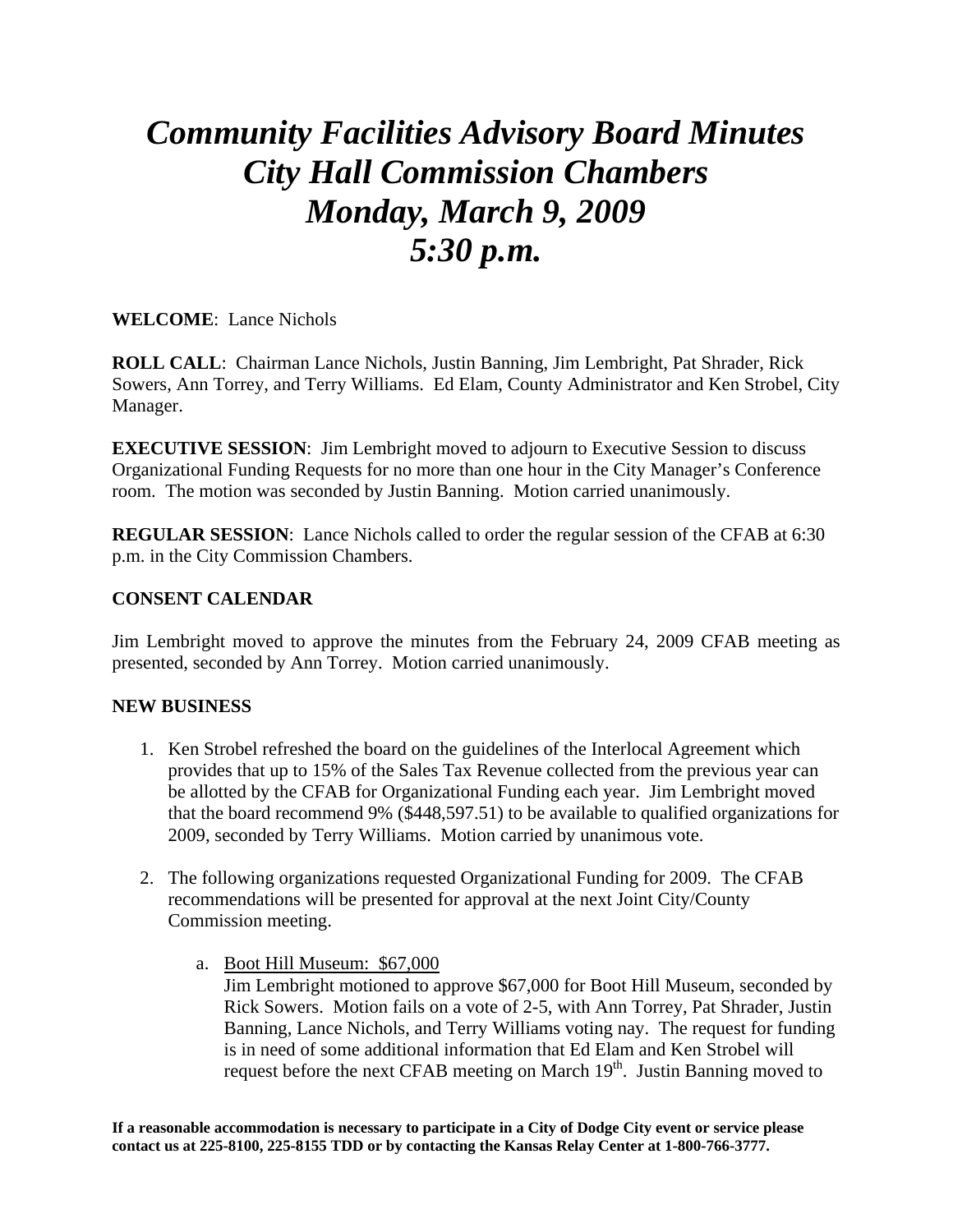table Boot Hill Museum's request for funding until the next meeting, seconded by Terry Williams. Motion carried unanimously.

- b. Depot Theater: \$150,000 Pat Shrader moved to approve \$150,000 to the Depot Theater, seconded by Jim Lembright. The motion carried by unanimous vote.
- c. Dodge City Area Arts Council: \$10,000 Ann Torrey moved to approve the request for \$10,000 to the Dodge City Area Arts Council, seconded by Pat Shrader. Motion carried by unanimous vote.
- d. Dodge City Roundup: \$30,000 Jim Lembright moved to approve \$30,000 to Dodge City Roundup, seconded by Rick Sowers. Motion carried unanimously.
- e. Trail of Fame: \$20,400 Terry Williams moved to approve the request for \$20,400 from the Trail of Fame, seconded by Justin Banning. Motion carried unanimously.
- f. Ford County Historical Society: \$3,000 Ann Torrey moved to approve \$3,000 for the Ford County Historical Society, seconded by Pat Shrader. Motion carried unanimously.
- g. Windthorst Heritage: \$22,000 Pat Shrader moved to approve the request of \$22,000 to Windthorst Heritage, seconded by Terry Williams. Motion carried by unanimous vote.
- 3. Jim Lembright moved to adopt the office budget for the Arts and Tourism Director in the amount of \$90,160, seconded by Justin Banning. Motion carried unanimously. If any money is recovered by the sale of custom pole art banners or seminars presented, the money will be deposited back into the Organizational Funding account.
- 4. Ed Beckley, Checkered Flag Productions reported on the 2008 racetrack season. The season was good for his first contract year and the net income was \$2,284.00. He will be providing the board comparable 2008/2009 racing information during the upcoming racing season. The new building that was constructed is a great addition to the facility and is open Monday-Friday.
- 5. Ed Beckley updated the CFAB on the discussion that Cherise Tieben, Assistant City Manager and Ed had with the World of Outlaws group. Dodge City Raceway Park was voted in the top 5 racetracks by the World of Outlaws. The amount to have the World of Outlaws at the Dodge City Raceway Park this racing season will be \$100,000 and \$20,000 for Ed per his contract. Jim Lembright moved to approve \$120,000 to contract with the World of Outlaws for races to be held June 12-13, 2009, seconded by Pat Shrader. Motion carried on a unanimous vote.
- 6. Paul Lewis, Director of Parks and Recreation presented information on possible future expansion of Legends Park facilities. There is interest from developers considering housing projects. Thurow Park and the Youth Complex are being discussed as potential sites. Paul would like direction from CFAB to either proceed with gathering information for cost of design to expand Legends Park or disregard this option. The CFAB

**If a reasonable accommodation is necessary to participate in a City of Dodge City event or service please contact us at 225-8100, 225-8155 TDD or by contacting the Kansas Relay Center at 1-800-766-3777.**